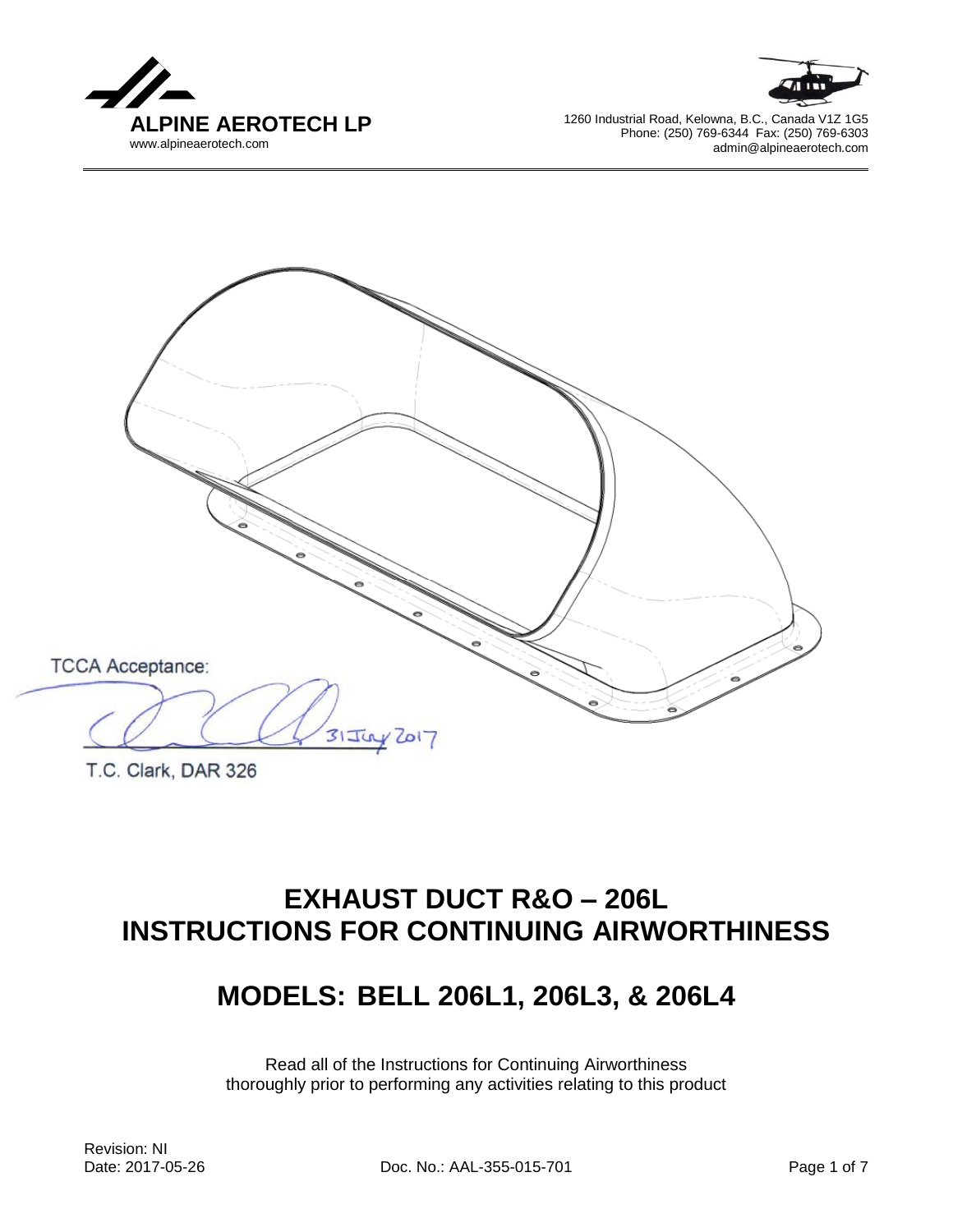



# **Table of Contents**

| Section | <b>Description</b>                 |                                   | Page |
|---------|------------------------------------|-----------------------------------|------|
| 1.      | <b>Description</b>                 |                                   | 3    |
| 2.      | Maintenance Instructions           |                                   |      |
|         | 2.1.                               | <b>Airworthiness Limitations</b>  |      |
|         | 2.2.                               | Maintenance/Inspection Procedures | 5    |
|         | 2.3.                               | <b>Repair Procedures</b>          | 5    |
| 3.      | Installation/Removal Instructions  |                                   | 5    |
|         | 3.1.                               | Applicability                     | 5    |
|         | 3.2.                               | Weight & Balance                  | 5    |
|         | 3.3.                               | <b>Installation Procedure</b>     | 5    |
|         | 3.4.                               | <b>Removal Procedure</b>          | 5    |
| 4.      | <b>Illustrated Parts Breakdown</b> | 6                                 |      |

## **General Notes**

- 1. All maintenance Instructions shall be accomplished in accordance with (IAW) standard aircraft practices. Refer to the current revision of the FAA manuals AC 43.13-1B and AC 43.13-2B for details on standard aircraft practices.
- 2. All Fasteners shall be torqued to standard aircraft specifications, unless otherwise specified. Refer to the current revision of the FAA manuals AC 43.13-1B and AC 43.13-2B for details on standard torque specifications.
- 3. All Dimensions are in imperial measures (inches/pounds).
- 4. If changes to this document are required, Alpine Aerotech LP shall revise all pages and reissue the entire document.
- 5. Alpine Aerotech LP shall make any subsequent revisions of this document available free of charge upon request. Alpine Aerotech LP also recommends that the end user of this product periodically verify the revision level of this document.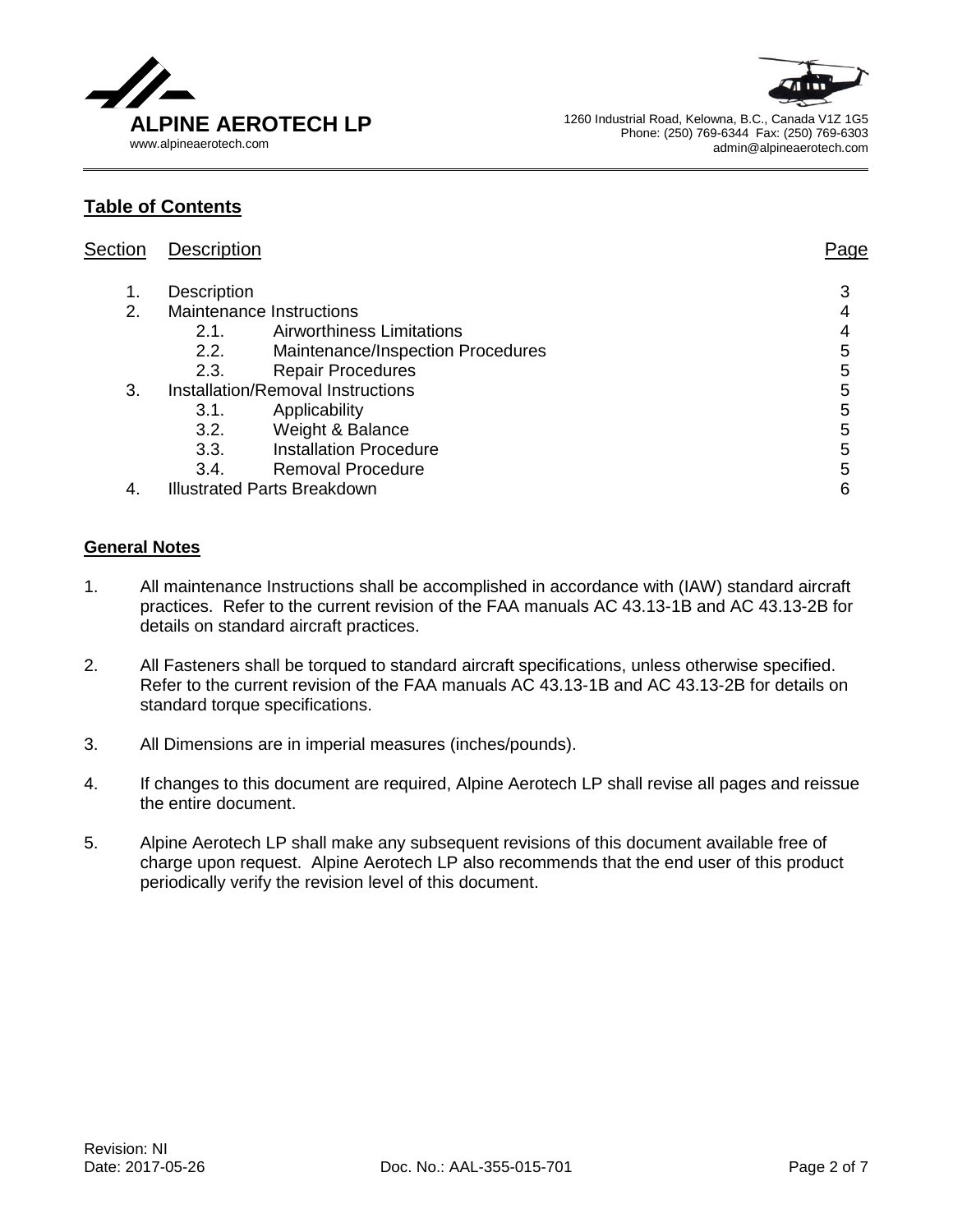



## **Section 1: Description**

The purpose of the Exhaust Duct, R&O, is to provide an economical method of repairing the Exhaust Duct, Assy while also incorporating features and construction methodology to help decrease the current high incidence of cracking in the flange fillet weld area. The incorporation of a one piece formed flange will also increase the height of the duct slightly thereby improving fastener clearance and easing maintenance.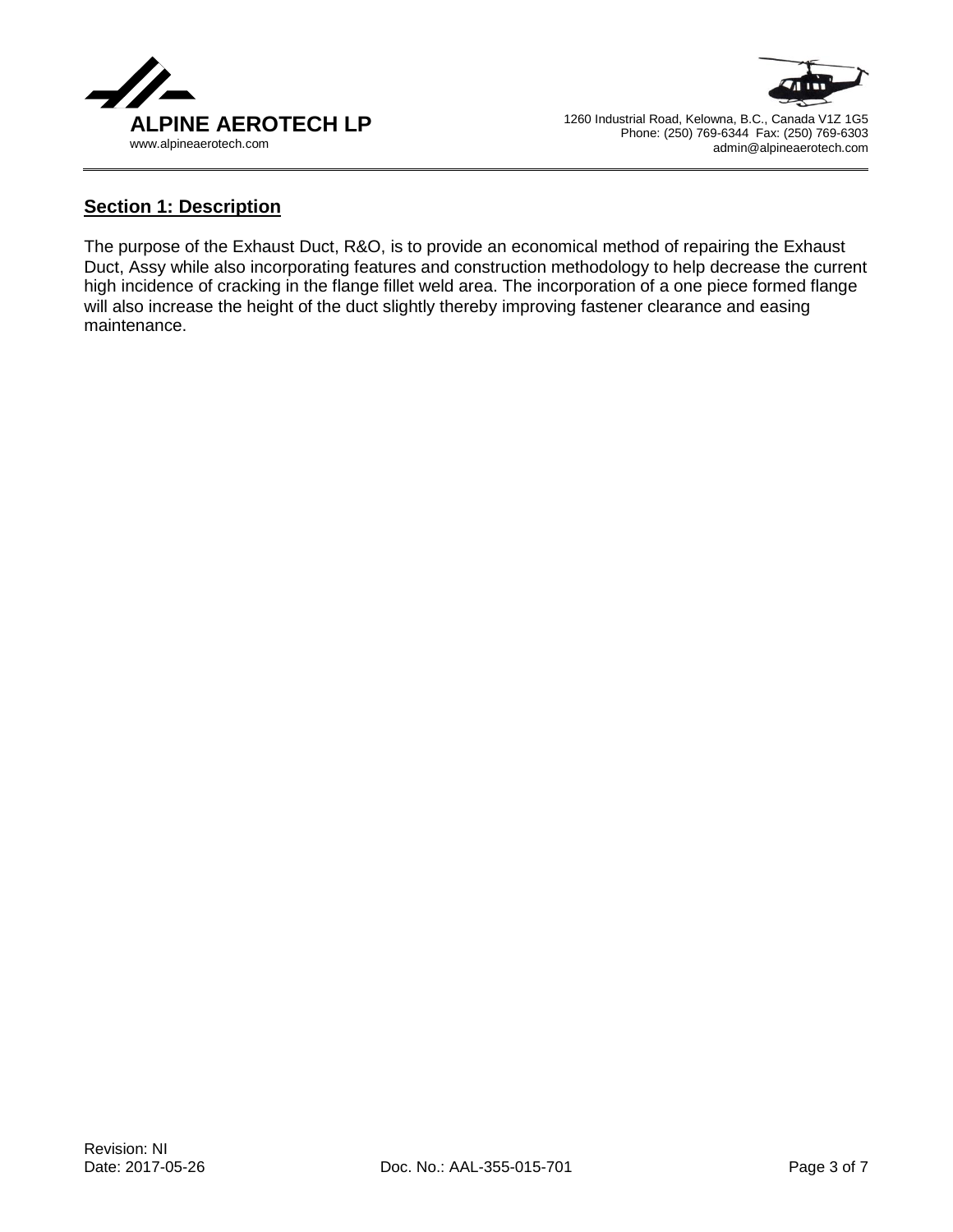



# **Section 2: Maintenance Instructions**

## **2.1 Airworthiness Limitations**

The Airworthiness Limitations section is approved by the Minister and specifies maintenance required by any applicable airworthiness or operating rule unless an alternative program has been approved by the Minister.

The Airworthiness Limitations section is FAA approved and specifies maintenance required under Sections 43.16 and 91.403 of the Federal Aviation Regulations unless an alternative program has been FAA approved.

#### **Supplement to applicable Maintenance Manual, Chapter 4, Airworthiness Limitations Schedule**

#### **Notes**

- 1. Refer to the applicable Maintenance Manual, Chapter 4-1 and Tables 4-1 and 4-2, for general information on airworthiness limitations and airworthiness limitation schedules.
- 2. Item(s) **not** listed in the Scheduled Airworthiness Limitations section within this document have an unlimited airworthiness life.

#### Scheduled Airworthiness Limitations

1. There are no airworthiness limitations associated with the item(s) referenced within this document.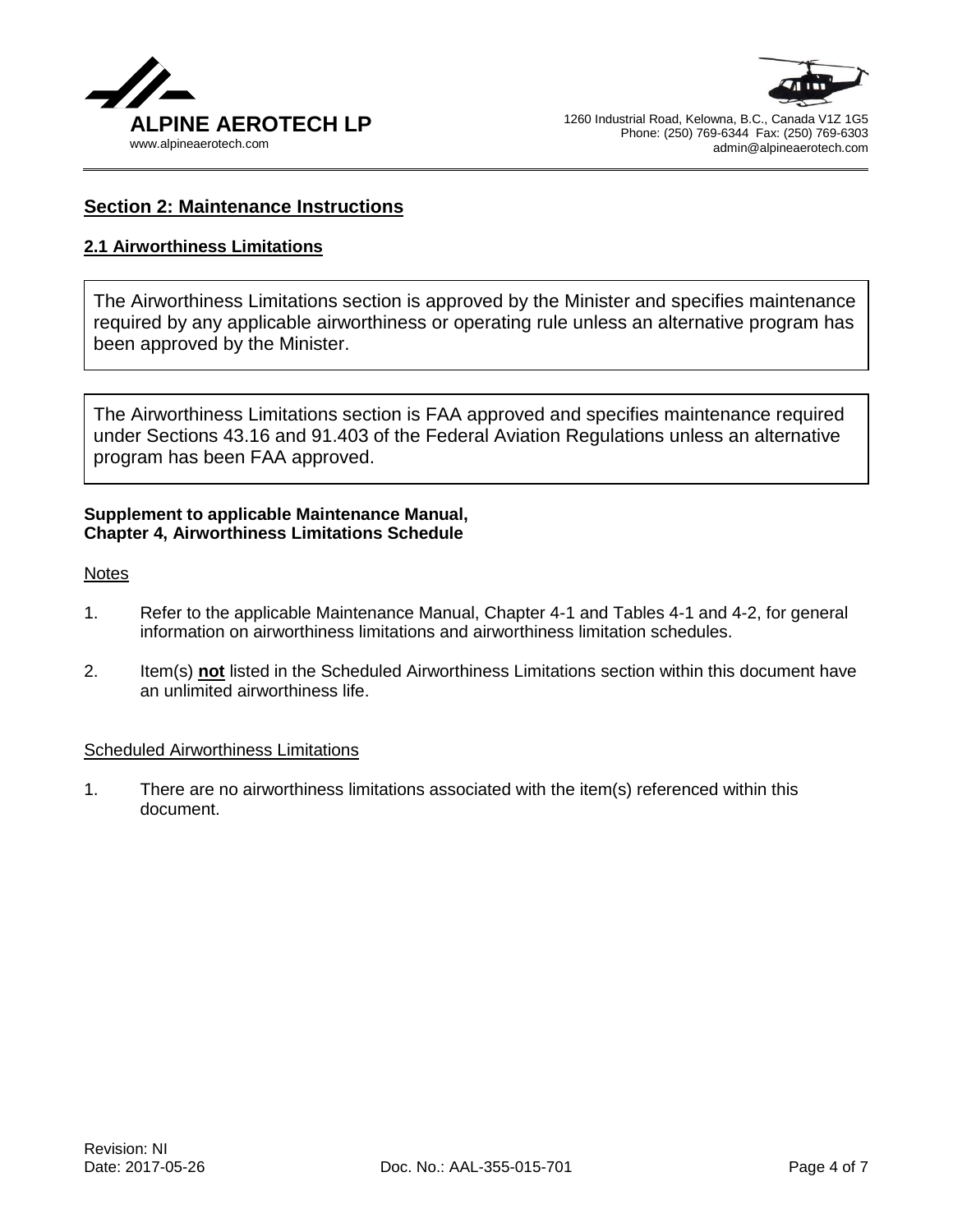



#### **2.2 Maintenance/Inspection Procedures**

1. Refer to the current revisions of the BHT-206L1-MM, BHT-206L3-MM or BHT-206L4-MM Maintenance Manual as applicable for Instructions for Maintenance/Inspection with respect to the item(s) referenced within this document.

#### **2.3 Repair Procedures**

1. Repairs to the item(s) referenced within this document are **not** permitted. Contact Alpine Aerotech LP for further information if repairs are required to the item(s) referenced within this document.

#### **Section 3: Installation/Removal Instructions**

#### **3.1 Applicability**

The Exhaust Duct R&O-206L is applicable to Bell 206L1/L3 & L4 with either Allison/Rolls Royce 250 C-28 or C-30 engine and the following duct part number installed.

| <b>DUCT PART</b> |  |
|------------------|--|
| <b>NUMBER</b>    |  |
| 206-064-300-005  |  |

#### **3.2 Weight & Balance**

| R&O Scheme      | Description                          | Weight   | Long. Arm            | Lat. Arm |
|-----------------|--------------------------------------|----------|----------------------|----------|
| AAL-355-010-001 | Exhaust Duct R&O-206L                | .26 lbs* | 171.000              | 0.000    |
|                 |                                      |          | .12 (Kg) $4.343$ (m) | 0.000(m) |
| $\star$         | Total increase in weight to aircraft |          |                      |          |

# **3.3 Installation Procedure**

1. Installation procedures do not change from the original OEM configuration. Refer to BHT-206L1-MM-1, BHT-260L3-MM-9 or BHT-206L4-MM-9 Chapter 71 – Power Plant for information regarding exhaust duct installation.

#### **3.4 Removal Procedure**

1. Removal procedures do not change from the original OEM configuration. Refer to BHT-206L1- MM-1, BHT-260L3-MM-9 or BHT-206L4-MM-9 Chapter 71 – Power Plant for information regarding exhaust duct removal.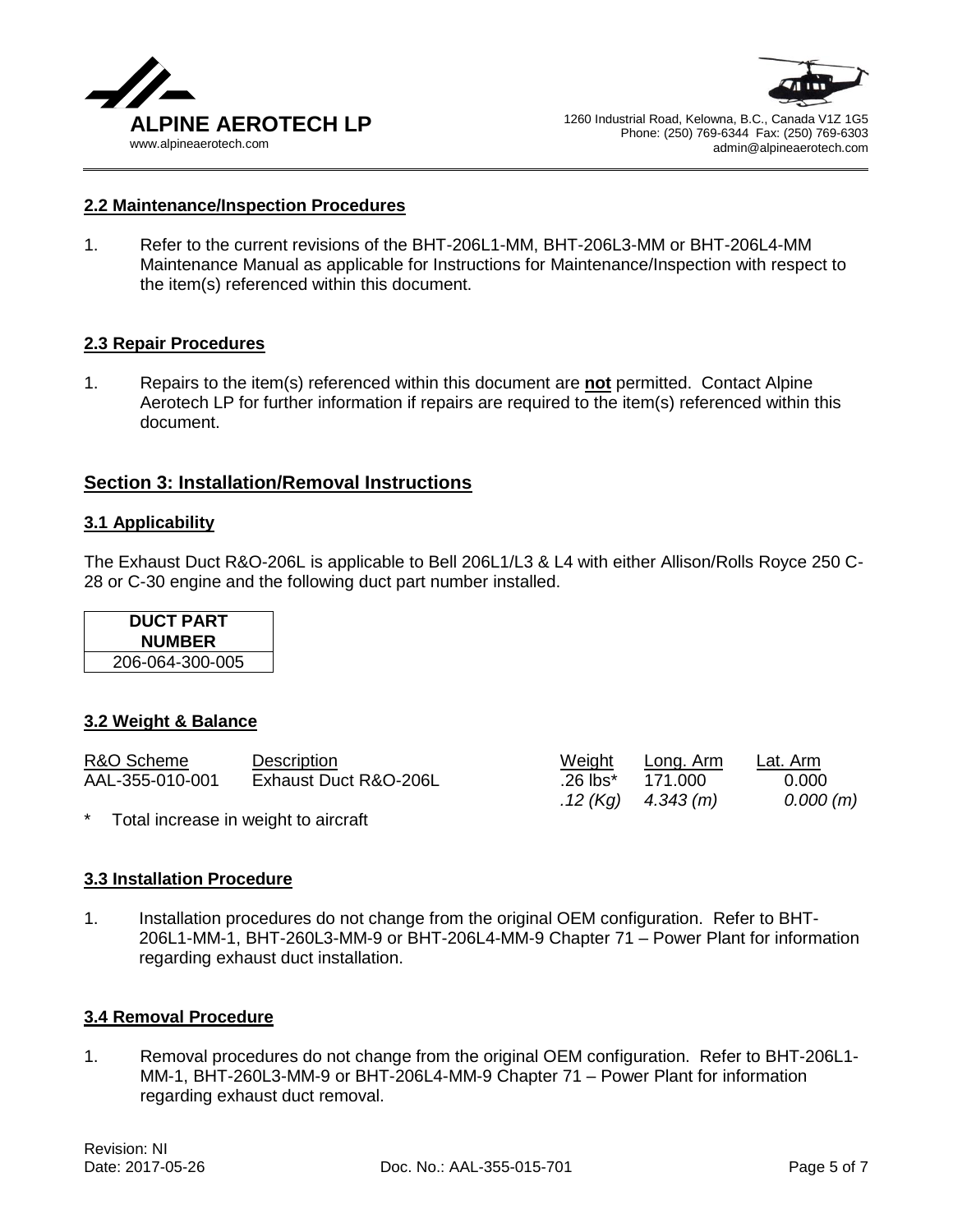



# **Section: 4 Illustrated Parts Breakdown**



Repaired Exhaust Duct Shown Item 1